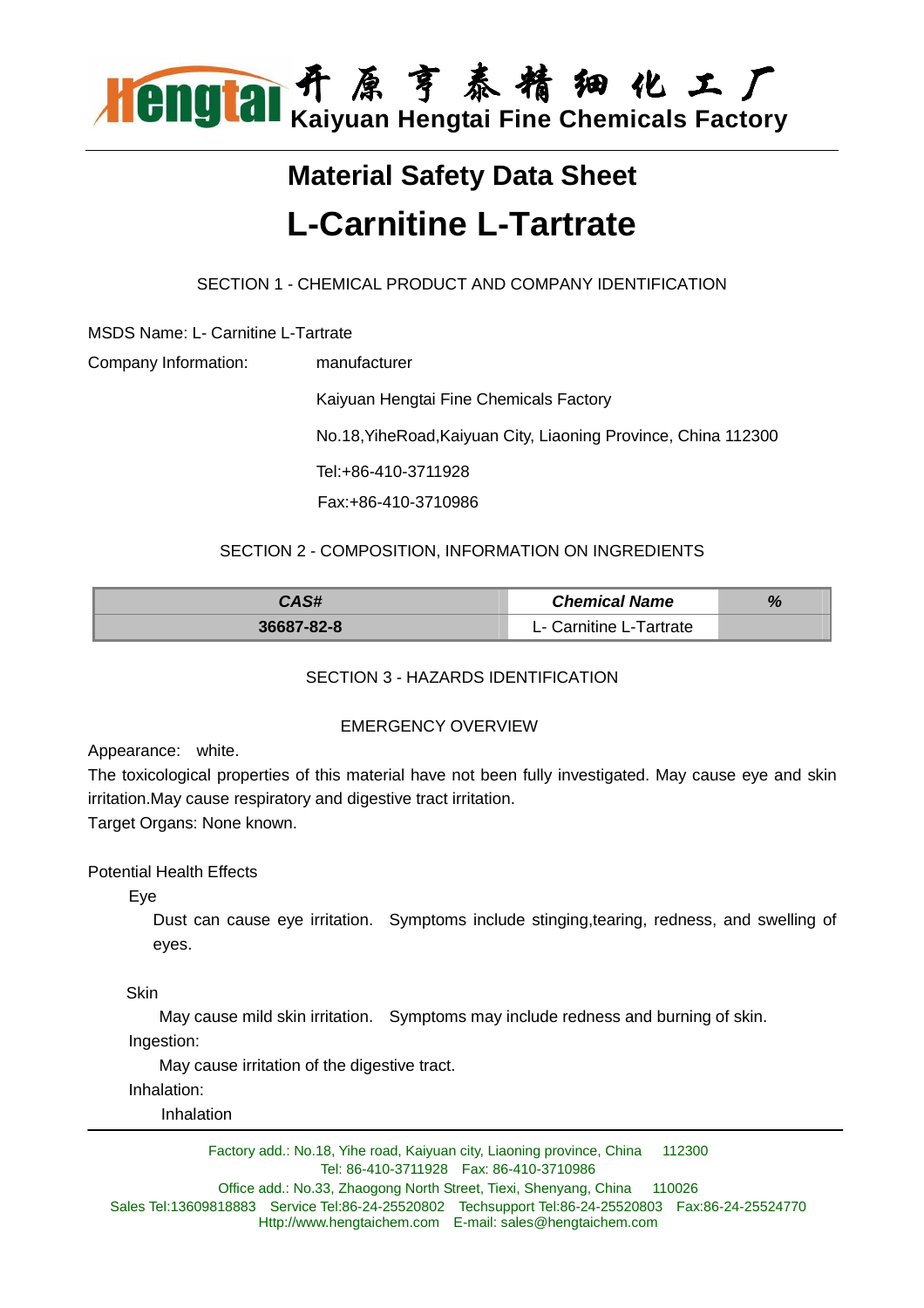

This material is a dust or may produce dust. Breathing small amounts of this material is not likely to be harmful.

Chronic:

No information found.

# SECTION 4 - FIRST AID MEASURES

#### Eyes:

 Flush eyes with plenty of water for at least 15 minutes,occasionally lifting the upper and lower eyelids. Get medical aid.

Skin:

 First aid is not normally required. However, it is recommended that exposed areas be cleaned by washing with soap and water.

Ingestion:

 Give individual two glasses of milk or water to drink. If symptoms develop, seek medical attention.

Inhalation:

 Remove from exposure to fresh air immediately. If not breathing,give artificial respiration. If breathing is difficult, give oxygen.Get medical aid.

Notes to Physician:

No data

# SECTION 5 - FIRE FIGHTING MEASURES

General Information:

 As in any fire, wear a self-contained breathing apparatus in pressure-demand, MSHA/NIOSH (approved or equivalent), and full protective gear. During a fire, irritating and highly toxic gases may be generated by thermal decomposition or combustion. Runoff from fire control or dilution water may cause pollution.Extinguishing Media:Use agent most appropriate to extinguish fire. In case of fire use water spray, dry chemical, carbon dioxide, or appropriate foam.

# SECTION 6 - ACCIDENTAL RELEASE MEASURES

Small Spill

Sweep up material for disposal or recovery.

Large Spill

 Shovel material into containers. Thoroughly sweep area of spill to clean up any residual material. Spills of this material are very slippery.

Factory add.: No.18, Yihe road, Kaiyuan city, Liaoning province, China 112300 Tel: 86-410-3711928 Fax: 86-410-3710986 Office add.: No.33, Zhaogong North Street, Tiexi, Shenyang, China 110026 Sales Tel:13609818883 Service Tel:86-24-25520802 Techsupport Tel:86-24-25520803 Fax:86-24-25524770 Http://www.hengtaichem.com E-mail: sales@hengtaichem.com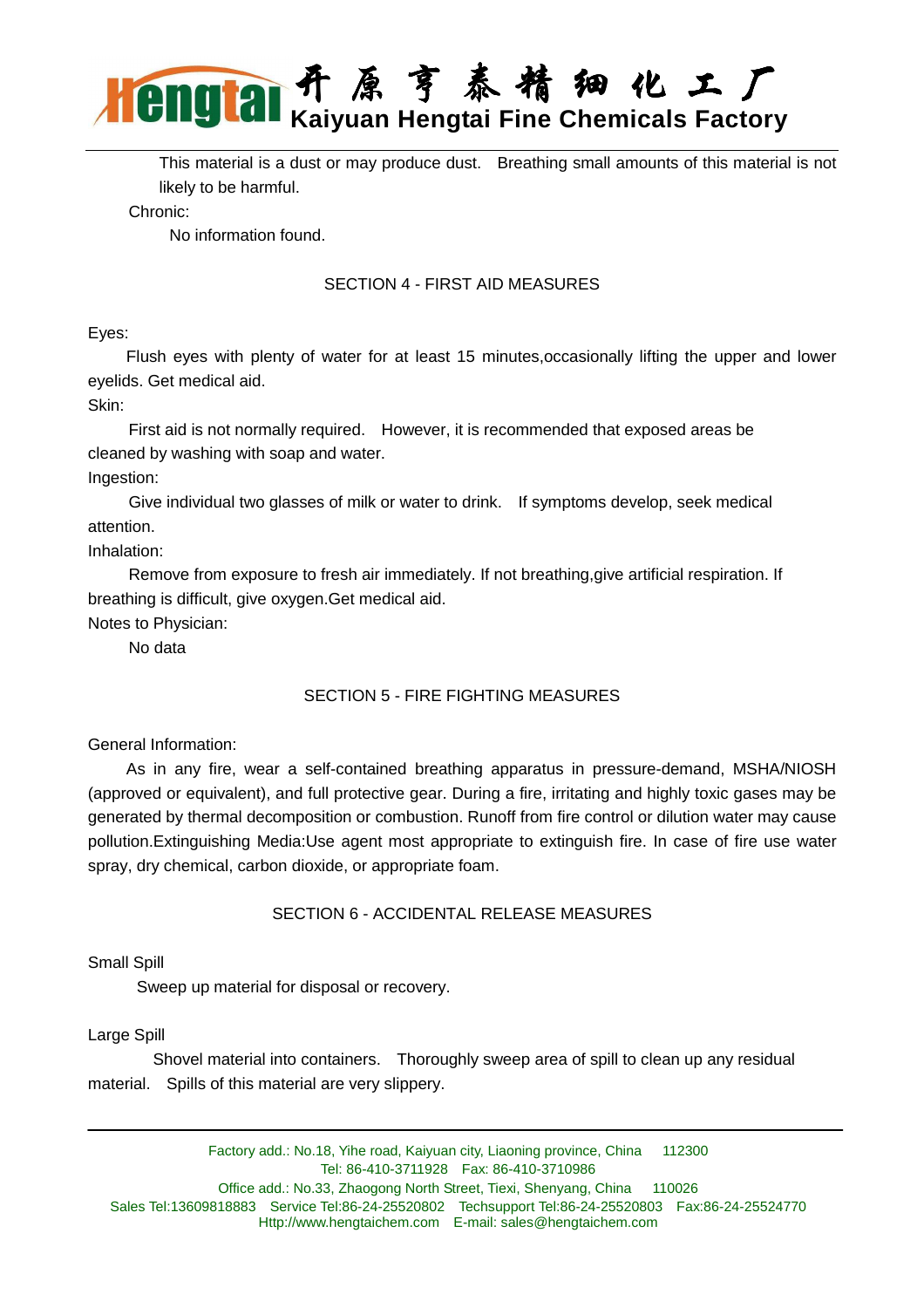# 开 原 亨 泰 精 细 化 工 厂 **Kaiyuan Hengtai Fine Chemicals Factory**

SECTION 7 - HANDLING and STORAGE

#### **Handling**

 Containers of this material may be hazardous when emptied. Since emptied containers retain product residues (vapor, liquid, and/or solid), all hazard precautions given in the data sheet must be observed. Use good personal hygiene practices. Wash hands before eating, drinking, smoking, or using toilet facilities. Promptly remove soiled clothing and wash before reuse. Shower after work using plenty of soap and water.

**Storage** 

Store in a cool, dry place.

# SECTION 8 - EXPOSURE CONTROLS, PERSONAL PROTECTION

# Engineering Controls:

 Facilities storing or utilizing this material should be equipped with an eyewash facility and a safety shower. Use adequate ventilation to keep airborne concentrations low.

|                       | Exposure Limits     |              |                          |  |
|-----------------------|---------------------|--------------|--------------------------|--|
| <b>Chemical Name</b>  | <i><b>ACGIH</b></i> | <b>NIOSH</b> | <b>OSHA - Final PELS</b> |  |
| L- Carnitine Tartrate | none listed         | none listed  | none listed              |  |

#### OSHA Vacated PELs:

L- Carnitine Tartrate:

No OSHA Vacated PELs are listed for this chemical.

#### Personal Protective Equipment

#### Eye Protection

Wear safety glasses in compliance with OSHA regulations. (Consult your safety representative.)

#### Skin Protection

Wear resistant gloves such as: latex.

#### Clothing:

Wear appropriate protective clothing to prevent skin exposure.

#### Respirators:

Follow the OSHA respirator regulations found in 29CFR 1910.134 or European Standard EN 149. Always use a NIOSH or European Standard EN 149 approved respirator necessary.

#### SECTION 9 - PHYSICAL AND CHEMICAL PROPERTIES

Factory add.: No.18, Yihe road, Kaiyuan city, Liaoning province, China 112300 Tel: 86-410-3711928 Fax: 86-410-3710986 Office add.: No.33, Zhaogong North Street, Tiexi, Shenyang, China 110026 Sales Tel:13609818883 Service Tel:86-24-25520802 Techsupport Tel:86-24-25520803 Fax:86-24-25524770 Http://www.hengtaichem.com E-mail: sales@hengtaichem.com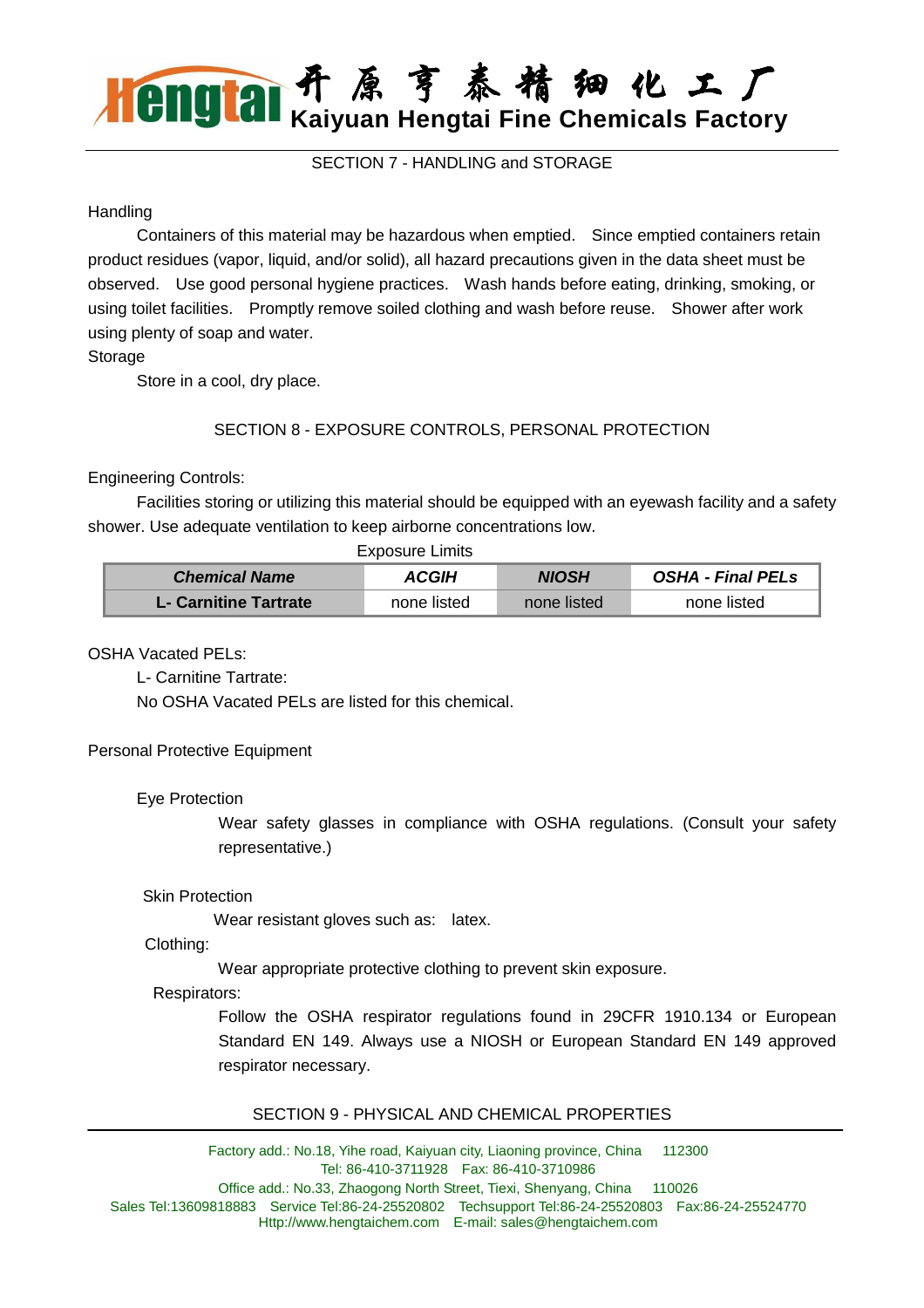# 开 原 亨 泰 精 细 化 工 厂 **Kaiyuan Hengtai Fine Chemicals Factory**

| <b>Physical State:</b>           | Solid                                            |  |  |
|----------------------------------|--------------------------------------------------|--|--|
| Appearance:                      | white                                            |  |  |
| Odor:                            | None reported.                                   |  |  |
| pH:                              | Not available.                                   |  |  |
| Vapor Pressure:                  | Not available.                                   |  |  |
| Vapor Density:                   | Not available.                                   |  |  |
| <b>Evaporation Rate:</b>         | Not available.                                   |  |  |
| Viscosity:                       | Not available.                                   |  |  |
| <b>Boiling Point:</b>            | Not available.                                   |  |  |
| <b>Autoignition Temperature:</b> | Not applicable.                                  |  |  |
| Flash Point:                     | Not applicable.                                  |  |  |
| NFPA Rating:                     | (est.) Health: 1; Flammability: 0; Reactivity: 0 |  |  |
| Explosion Limits, Lower:         | Not available.                                   |  |  |
| Upper:                           | Not available.                                   |  |  |
| Decomposition Temperature:       |                                                  |  |  |
| Specific Gravity/Density:        |                                                  |  |  |
| Molecular Formula:               | C18H36N2O12                                      |  |  |
| Molecular Weight:                | 472.0                                            |  |  |

#### SECTION 10 - STABILITY AND REACTIVITY

Chemical Stability:

Stable under normal temperatures and pressures.

Conditions to Avoid:

Incompatible materials

Incompatibilities with Other Materials:

No data

Hazardous Decomposition Products:

May form: carbon dioxide and carbon monoxide, nitrogen oxides.

Hazardous Polymerization: Has not been reported.

SECTION 11 - TOXICOLOGICAL INFORMATION

No data

#### SECTION 12 - ECOLOGICAL INFORMATION

No data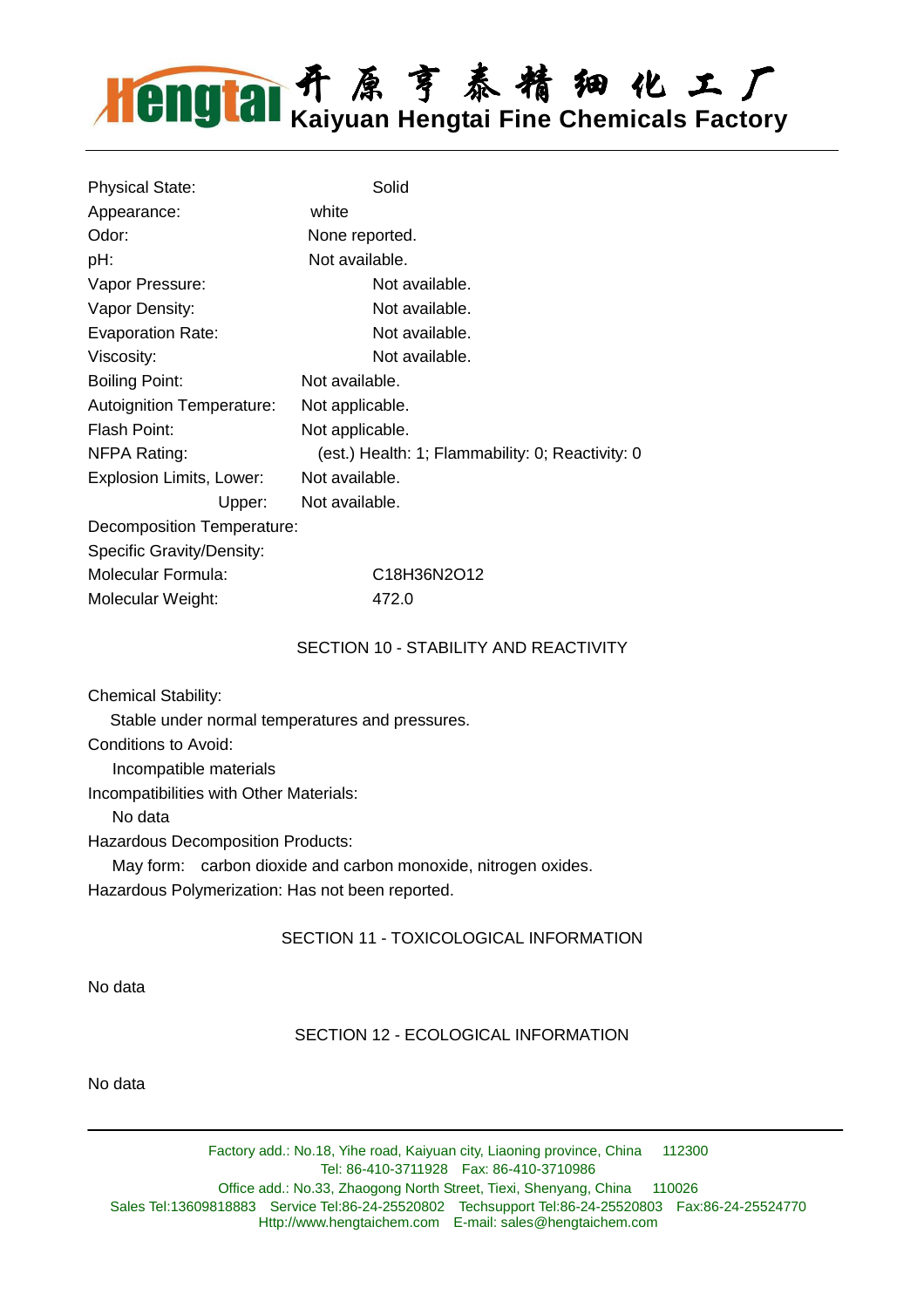

SECTION 13 - DISPOSAL CONSIDERATIONS

Waste Management Information Dispose of with other normal, solid waste

#### SECTION 14 - TRANSPORT INFORMATION

US DOT

No information available

Canadian TDG

No information available.

#### SECTION 15 - REGULATORY INFORMATION

US FEDERAL

 US Federal Regulations CERCLA RQ - 40 CFR 302.4(a) None listed

> CERCLA RQ - 40 CFR 302.4(b) Materials without a "listed" RQ may be reportable as an "unlisted hazardous substance". See 40 CFR 302.5 (b).

 SARA 302 Components - 40 CFR 355 Appendix A None

 Section 311/312 Hazard Class - 40 CFR 370.2 Immediate( ) Delayed( ) Fire( ) Reactive( ) Sudden Release of Pressure( ) SARA 313 Components - 40 CFR 372.65

None

 International Regulations Inventory Status Not determined

 State and Local Regulations California Proposition 65 None

Factory add.: No.18, Yihe road, Kaiyuan city, Liaoning province, China 112300 Tel: 86-410-3711928 Fax: 86-410-3710986 Office add.: No.33, Zhaogong North Street, Tiexi, Shenyang, China 110026 Sales Tel:13609818883 Service Tel:86-24-25520802 Techsupport Tel:86-24-25520803 Fax:86-24-25524770 Http://www.hengtaichem.com E-mail: sales@hengtaichem.com